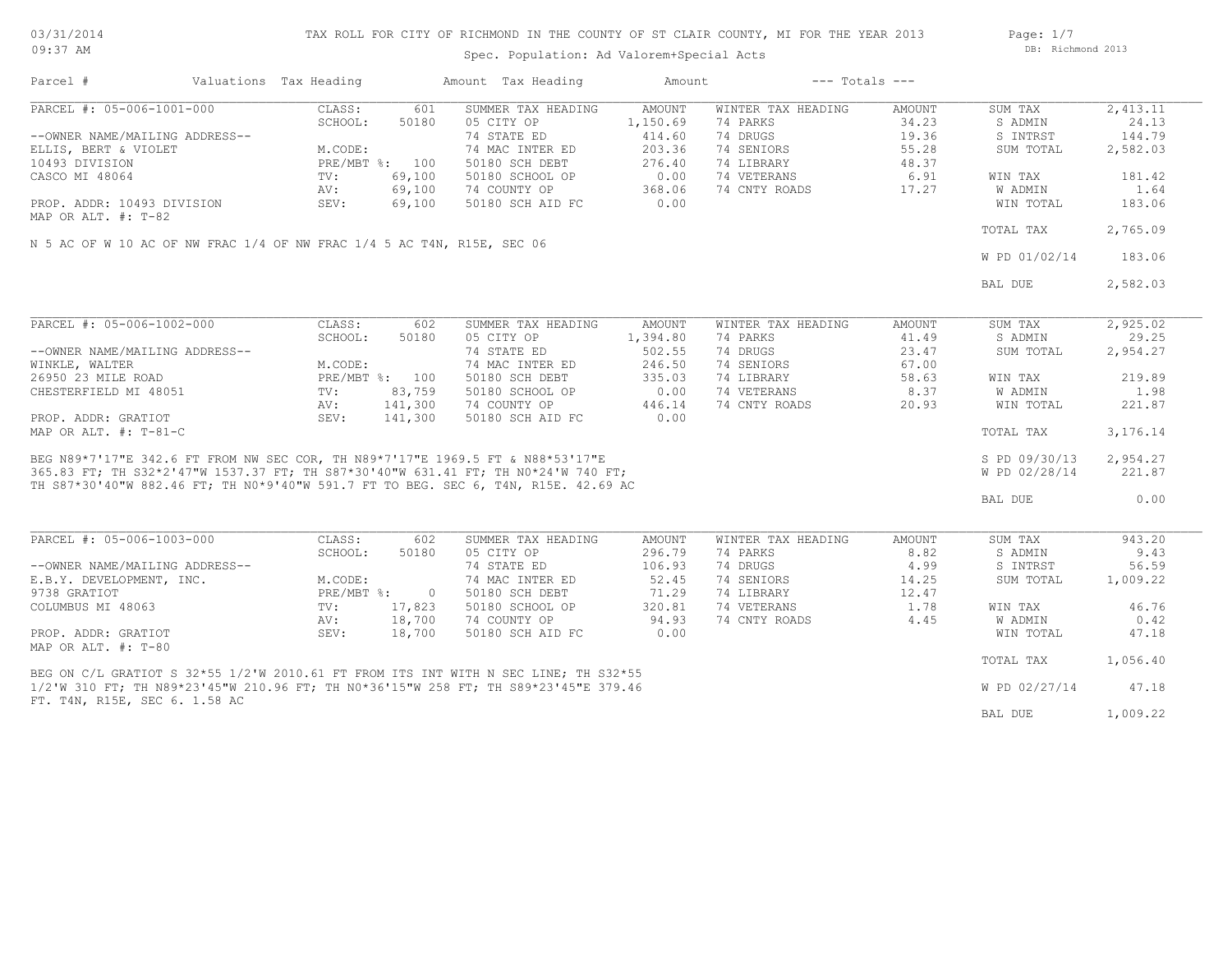| 03/31/201  |  |
|------------|--|
| $09:37$ AM |  |

#### TAX ROLL FOR CITY OF RICHMOND IN THE COUNTY OF ST CLAIR COUNTY, MI FOR THE YEAR 2013

Spec. Population: Ad Valorem+Special Acts

Page: 2/7 DB: Richmond 2013

| Parcel #                          | Valuations Tax Heading |              |                | Amount Tax Heading                                                                                                                                                      | Amount        |                    | $---$ Totals $---$ |               |          |
|-----------------------------------|------------------------|--------------|----------------|-------------------------------------------------------------------------------------------------------------------------------------------------------------------------|---------------|--------------------|--------------------|---------------|----------|
| PARCEL #: 05-006-1004-000         |                        | CLASS:       | 602            | SUMMER TAX HEADING                                                                                                                                                      | <b>AMOUNT</b> | WINTER TAX HEADING | AMOUNT             | SUM TAX       | 1,373.14 |
|                                   |                        | SCHOOL:      | 50180          | 05 CITY OP                                                                                                                                                              | 432.08        | 74 PARKS           | 12.85              | S ADMIN       | 13.73    |
| --OWNER NAME/MAILING ADDRESS--    |                        |              |                | 74 STATE ED                                                                                                                                                             | 155.68        | 74 DRUGS           | 7.27               | SUM TOTAL     | 1,386.87 |
| E.B.Y. DEVELOPMENT, INC.          |                        | M.CODE:      |                | 74 MAC INTER ED                                                                                                                                                         | 76.36         | 74 SENIORS         | 20.75              |               |          |
| 9738 GRATIOT                      |                        | PRE/MBT %:   | $\overline{0}$ | 50180 SCH DEBT                                                                                                                                                          | 103.78        | 74 LIBRARY         | 18.16              | WIN TAX       | 68.10    |
| COLUMBUS MI 48063                 |                        | TV:          | 25,947         | 50180 SCHOOL OP                                                                                                                                                         | 467.04        | 74 VETERANS        | 2.59               | W ADMIN       | 0.61     |
|                                   |                        | AV:          | 39,100         | 74 COUNTY OP                                                                                                                                                            | 138.20        | 74 CNTY ROADS      | 6.48               | WIN TOTAL     | 68.71    |
| PROP. ADDR: GRATIOT               |                        | SEV:         | 39,100         | 50180 SCH AID FC                                                                                                                                                        | 0.00          |                    |                    |               |          |
| MAP OR ALT. #: T-83               |                        |              |                |                                                                                                                                                                         |               |                    |                    | TOTAL TAX     | 1,455.58 |
|                                   |                        |              |                |                                                                                                                                                                         |               |                    |                    |               |          |
|                                   |                        |              |                | S 5 AC OF W 10 AC OF NW FRAC 1/4 OF NW FRAC 1/4 & N FRAC 1/2 OF SW FRAC 1/4 OF NW                                                                                       |               |                    |                    | S PD 11/14/13 | 1,386.87 |
| FRAC 1/4, SEC 6, T4N, R15E. 23 AC |                        |              |                |                                                                                                                                                                         |               |                    |                    | W PD 02/27/14 | 68.71    |
|                                   |                        |              |                |                                                                                                                                                                         |               |                    |                    |               |          |
|                                   |                        |              |                |                                                                                                                                                                         |               |                    |                    | BAL DUE       | 0.00     |
|                                   |                        |              |                |                                                                                                                                                                         |               |                    |                    |               |          |
| PARCEL #: 05-006-1005-000         |                        | CLASS:       | 602            | SUMMER TAX HEADING                                                                                                                                                      | <b>AMOUNT</b> | WINTER TAX HEADING | AMOUNT             | SUM TAX       | 2,953.03 |
|                                   |                        | SCHOOL:      | 50180          | 05 CITY OP                                                                                                                                                              | 929.21        | 74 PARKS           | 27.64              | S ADMIN       | 29.53    |
| --OWNER NAME/MAILING ADDRESS--    |                        |              |                | 74 STATE ED                                                                                                                                                             | 334.80        | 74 DRUGS           | 15.64              | SUM TOTAL     | 2,982.56 |
| SUBCARRIER COMMUNICATIONS, INC    |                        | M.CODE:      |                | 74 MAC INTER ED                                                                                                                                                         | 164.21        | 74 SENIORS         | 44.64              |               |          |
| 139 WHITE OAK LANE                |                        | $PRE/MBT$ %: | $\overline{0}$ | 50180 SCH DEBT                                                                                                                                                          | 223.20        | 74 LIBRARY         | 39.06              | WIN TAX       | 146.51   |
| OLD BRIDGE NJ 08857               |                        | TV:          | 55,800         | 50180 SCHOOL OP                                                                                                                                                         | 1,004.40      | 74 VETERANS        | 5.58               | W ADMIN       | 1.32     |
|                                   |                        |              | 55,800         | 74 COUNTY OP                                                                                                                                                            | 297.21        | 74 CNTY ROADS      | 13.95              | WIN TOTAL     | 147.83   |
|                                   |                        | AV:          |                |                                                                                                                                                                         |               |                    |                    |               |          |
| PROP. ADDR: 10435 DIVISION        |                        | SEV:         | 55,800         | 50180 SCH AID FC                                                                                                                                                        | 0.00          |                    |                    |               |          |
| MAP OR ALT. #: T-81-A             |                        |              |                |                                                                                                                                                                         |               |                    |                    | TOTAL TAX     | 3,130.39 |
|                                   |                        |              |                |                                                                                                                                                                         |               |                    |                    | S PD 07/15/13 | 2,982.56 |
|                                   |                        |              |                |                                                                                                                                                                         |               |                    |                    | W PD 12/09/13 | 147.83   |
|                                   |                        |              |                |                                                                                                                                                                         |               |                    |                    |               |          |
|                                   |                        |              |                |                                                                                                                                                                         |               |                    |                    | BAL DUE       | 0.00     |
|                                   |                        |              |                |                                                                                                                                                                         |               |                    |                    |               |          |
| PARCEL #: 05-006-1005-100         |                        | CLASS:       | 703            | SUMMER TAX HEADING                                                                                                                                                      | <b>AMOUNT</b> | WINTER TAX HEADING | <b>AMOUNT</b>      | SUM TAX       | 0.00     |
|                                   |                        | SCHOOL:      | 50180          | 05 CITY OP                                                                                                                                                              | 0.00          | 74 PARKS           | 0.00               | S ADMIN       | 0.00     |
| --OWNER NAME/MAILING ADDRESS--    |                        |              |                | 74 STATE ED                                                                                                                                                             | 0.00          | 74 DRUGS           | 0.00               | SUM TOTAL     | 0.00     |
| CITY OF RICHMOND                  |                        | M.CODE:      |                | 74 MAC INTER ED                                                                                                                                                         | 0.00          | 74 SENIORS         | 0.00               |               |          |
| PO BOX 457                        |                        | PRE/MBT %:   | $\circ$        | 50180 SCH DEBT                                                                                                                                                          | 0.00          | 74 LIBRARY         | 0.00               | WIN TAX       | 0.00     |
| RICHMOND MI 48062                 |                        | TV:          | $\circ$        | 50180 SCHOOL OP                                                                                                                                                         | 0.00          | 74 VETERANS        | 0.00               | W ADMIN       | 0.00     |
|                                   |                        | AV:          | $\circ$        | 74 COUNTY OP                                                                                                                                                            | 0.00          | 74 CNTY ROADS      | 0.00               | WIN TOTAL     | 0.00     |
| PROP. ADDR: 10525 DIVISION        |                        | SEV:         | $\Omega$       | 50180 SCH AID FC                                                                                                                                                        | 0.00          |                    |                    |               |          |
| MAP OR ALT. #: T-81-A             |                        |              |                |                                                                                                                                                                         |               |                    |                    | TOTAL TAX     | 0.00     |
|                                   |                        |              |                | N 1/2 OF SEC 6, T4N, R15E, DESC AS: COMM AT NW COR SEC 6, TH N89*07'17"E 342.60 FT;<br>ጦU CAA*AQ!/KUP 5Q1 7A P™ ™A DAD∙ ™U CAA*AQ!/KUP /AA AA P™∙ ™U N97*3A!19UP 3KK AA |               |                    |                    | BAL DUE       | 0.00     |

AC FT; N00\*09'46"W 400.00 FT; TH S87\*30'12"W 366.00 FT TO BEG. CITY OF RICHMOND. 3.36 TH S00\*09'46"E 591.70 FT TO POB; TH S00\*09'46"E 400.00 FT; TH N87\*30'12"E 366.00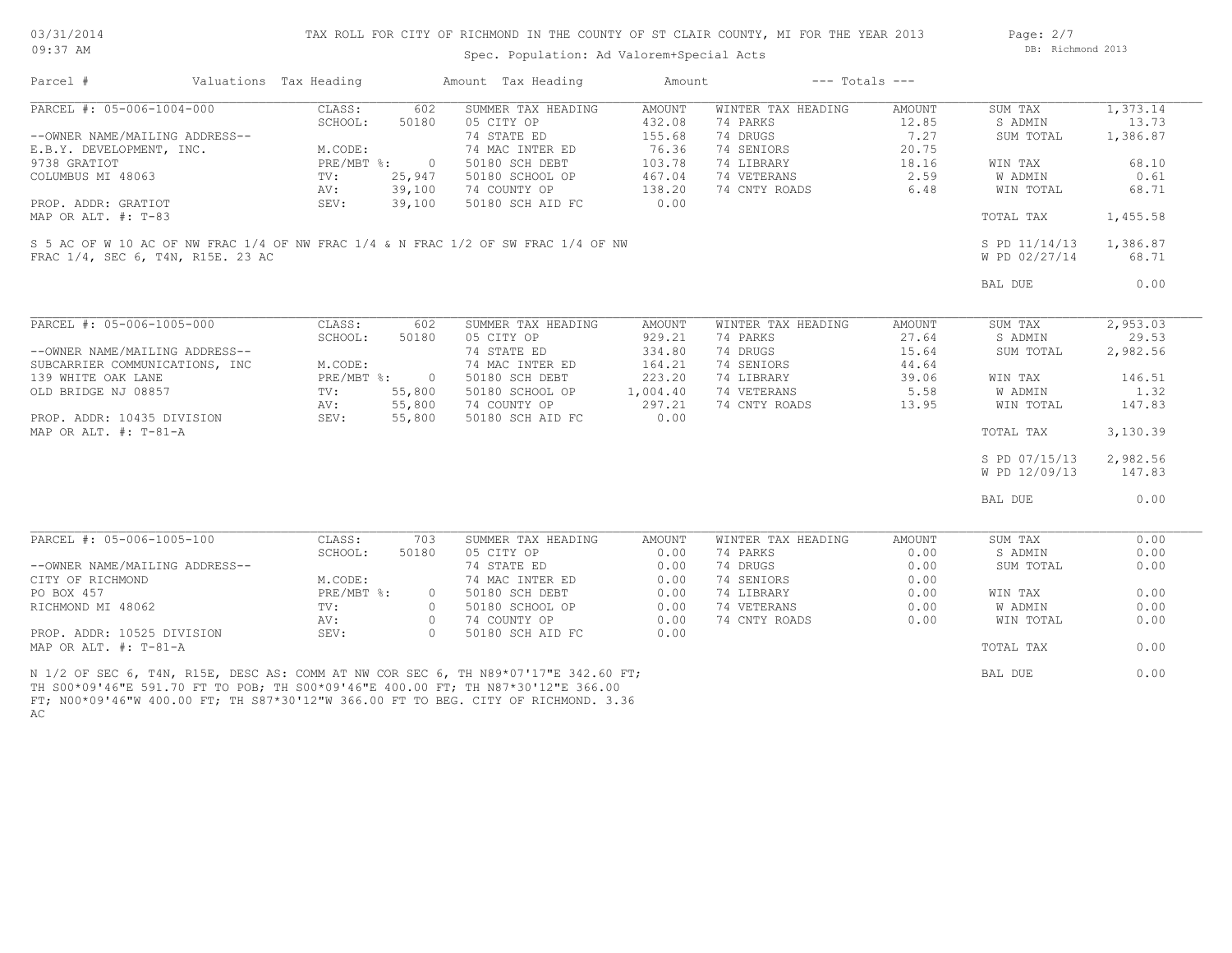03/31/2014 09:37 AM

TAX ROLL FOR CITY OF RICHMOND IN THE COUNTY OF ST CLAIR COUNTY, MI FOR THE YEAR 2013

Spec. Population: Ad Valorem+Special Acts

Page: 3/7 DB: Richmond 2013

| Parcel #                                         | Valuations Tax Heading          | Amount Tax Heading                                                               | Amount                     | $---$ Totals $---$             |                         |                      |                   |
|--------------------------------------------------|---------------------------------|----------------------------------------------------------------------------------|----------------------------|--------------------------------|-------------------------|----------------------|-------------------|
| PARCEL #: 05-031-4001-000                        | CLASS:                          | 602<br>SUMMER TAX HEADING<br>05 CITY OP                                          | AMOUNT                     | WINTER TAX HEADING<br>74 PARKS | AMOUNT                  | SUM TAX              | 2,825.43          |
| --OWNER NAME/MAILING ADDRESS--<br>WINKLE, WALTER | SCHOOL:<br>50180<br>M.CODE:     | 74 STATE ED<br>74 MAC INTER ED                                                   | 889.06<br>320.33<br>157.12 | 74 DRUGS<br>74 SENIORS         | 26.44<br>14.96<br>42.71 | S ADMIN<br>SUM TOTAL | 28.25<br>2,853.68 |
| 26950 23 MILE ROAD                               | $PRE/MBT$ %:                    | $\circ$<br>50180 SCH DEBT                                                        | 213.55                     | 74 LIBRARY                     | 37.37                   | WIN TAX              | 140.15            |
| CHESTERFIELD MI 48051                            | 53,389<br>TV:                   | 50180 SCHOOL OP                                                                  | 961.00                     | 74 VETERANS                    | 5.33                    | W ADMIN              | 1.26              |
|                                                  | 115,300<br>AV:                  | 74 COUNTY OP                                                                     | 284.37                     | 74 CNTY ROADS                  | 13.34                   | WIN TOTAL            | 141.41            |
| PROP. ADDR: DIVISION<br>MAP OR ALT. #:           | SEV:<br>115,300                 | 50180 SCH AID FC                                                                 | 0.00                       |                                |                         | TOTAL TAX            | 2,995.09          |
|                                                  |                                 | THAT PART OF W 1/2 OF SW 1/4 LYING S OF A LINE BEG N0*0'20"E 1602 FT FROM SW SEC |                            |                                |                         | S PD 09/30/13        | 2,853.68          |
| R15E, 69.56 AC.                                  |                                 | COR; TH N88*47'E 2299.37 FT EXC E 792 FT OF S 825 FT OF SW 1/4 FRAC, SEC 31 T5N, |                            |                                |                         | W PD 02/28/14        | 141.41            |
|                                                  |                                 |                                                                                  |                            |                                |                         | BAL DUE              | 0.00              |
| PARCEL #: 05-998-0010-435                        | CLASS:                          | SUMMER TAX HEADING<br>210                                                        | AMOUNT                     | WINTER TAX HEADING             | AMOUNT                  | SUM TAX              | 0.00              |
|                                                  | SCHOOL:<br>50180                | 05 CITY OP                                                                       | 0.00                       | 74 PARKS                       | 0.00                    | S ADMIN              | 0.00              |
| --OWNER NAME/MAILING ADDRESS--                   |                                 | 74 STATE ED                                                                      | 0.00                       | 74 DRUGS                       | 0.00                    | SUM TOTAL            | 0.00              |
| SUBCARRIER COMMUNICATIONS, INC                   | M.CODE:                         | 74 MAC INTER ED                                                                  | 0.00                       | 74 SENIORS                     | 0.00                    |                      |                   |
| 139 WHITE OAK LANE                               | PRE/MBT %:                      | 50180 SCH DEBT<br>$\circ$                                                        | 0.00                       | 74 LIBRARY                     | 0.00                    | WIN TAX              | 0.00              |
| OLD BRIDGE NJ 08857                              | $\texttt{TV}$ :                 | 50180 SCHOOL OP<br>$\circ$                                                       | 0.00                       | 74 VETERANS                    | 0.00                    | W ADMIN              | 0.00              |
|                                                  | AV:                             | 74 COUNTY OP<br>$\circ$                                                          | 0.00                       | 74 CNTY ROADS                  | 0.00                    | WIN TOTAL            | 0.00              |
| PROP. ADDR: 10435 DIVISION<br>MAP OR ALT. #:     | SEV:                            | $\Omega$<br>50180 SCH AID FC                                                     | 0.00                       |                                |                         | TOTAL TAX            | 0.00              |
| BUILDING ON LEASED LAND                          |                                 |                                                                                  |                            |                                |                         | BAL DUE              | 0.00              |
|                                                  |                                 |                                                                                  |                            |                                |                         |                      |                   |
| PARCEL #: 05-999-0001-000                        | CLASS:                          | 551<br>SUMMER TAX HEADING                                                        | AMOUNT                     | WINTER TAX HEADING             | AMOUNT                  | SUM TAX              | 1,725.25          |
|                                                  | SCHOOL:<br>50180                | 05 CITY OP                                                                       | 542.87                     | 74 PARKS                       | 16.15                   | S ADMIN              | 17.25             |
| --OWNER NAME/MAILING ADDRESS--                   |                                 | 74 STATE ED                                                                      | 195.60                     | 74 DRUGS                       | 9.13                    | SUM TOTAL            | 1,742.50          |
| DTE ELECTRIC COMPANY                             | M.CODE:                         | 74 MAC INTER ED                                                                  | 95.94                      | 74 SENIORS                     | 26.08                   |                      |                   |
| DTE ENERGY COMPANY                               | $PRE/MBT$ $\div$                | $\overline{0}$<br>50180 SCH DEBT                                                 | 130.40                     | 74 LIBRARY                     | 22.82                   | WIN TAX              | 85.59             |
| PO BOX 33017                                     | 32,600<br>TV:                   | 50180 SCHOOL OP                                                                  | 586.80                     | 74 VETERANS                    | 3.26                    | W ADMIN              | 0.77              |
| DETROIT MI 48232                                 | 32,600<br>AV:<br>SEV:<br>32,600 | 74 COUNTY OP<br>50180 SCH AID FC                                                 | 173.64<br>0.00             | 74 CNTY ROADS                  | 8.15                    | WIN TOTAL            | 86.36             |
| PROP. ADDR: PO BOX 33017<br>MAP OR ALT. #:       |                                 |                                                                                  |                            |                                |                         | TOTAL TAX            | 1,828.86          |
|                                                  |                                 |                                                                                  |                            |                                |                         | S PD 08/26/13        | 1,742.50          |
| PERSONAL PROPERTY                                |                                 |                                                                                  |                            |                                |                         | W PD 01/30/14        | 86.36             |
|                                                  |                                 |                                                                                  |                            |                                |                         | BAL DUE              | 0.00              |
| PARCEL #: 05-999-1043-500                        | CLASS:                          | 251<br>SUMMER TAX HEADING                                                        | AMOUNT                     | WINTER TAX HEADING             | AMOUNT                  | SUM TAX              | 49.10             |
|                                                  | SCHOOL:<br>50180                | 05 CITY OP                                                                       | 19.98                      | 74 PARKS                       | 0.59                    | S ADMIN              | 0.49              |
| --OWNER NAME/MAILING ADDRESS--                   |                                 | 74 STATE ED                                                                      | 7.20                       | 74 DRUGS                       | 0.33                    | SUM TOTAL            | 49.59             |
| AMERICAN MESSAGING SERVICES LLC                  | M.CODE:                         | 74 MAC INTER ED                                                                  | 3.53                       | 74 SENIORS                     | 0.96                    |                      |                   |
| PO BOX 478                                       | PRE/MBT %: 100                  | 50180 SCH DEBT                                                                   | 4.80                       | 74 LIBRARY                     | 0.84                    | WIN TAX              | 3.14              |
| COLLEYVILLE TX 76034                             | 1,200<br>TV:                    | 50180 SCHOOL OP                                                                  | 7.20                       | 74 VETERANS                    | 0.12                    | W ADMIN              | 0.02              |
|                                                  | AV:<br>1,200                    | 74 COUNTY OP                                                                     | 6.39                       | 74 CNTY ROADS                  | 0.30                    | WIN TOTAL            | 3.16              |
| PROP. ADDR: 10435 DIVISION                       | SEV:<br>1,200                   | 50180 SCH AID FC                                                                 | 0.00                       |                                |                         |                      |                   |
| MAP OR ALT. #:                                   |                                 |                                                                                  |                            |                                |                         | TOTAL TAX            | 52.75             |
| PERSONAL PROPERTY                                |                                 |                                                                                  |                            |                                |                         | S PD 09/16/13        | 49.59             |
|                                                  |                                 |                                                                                  |                            |                                |                         | W PD 01/31/14        | 3.16              |
|                                                  |                                 |                                                                                  |                            |                                |                         | BAL DUE              | 0.00              |
|                                                  |                                 |                                                                                  |                            |                                |                         |                      |                   |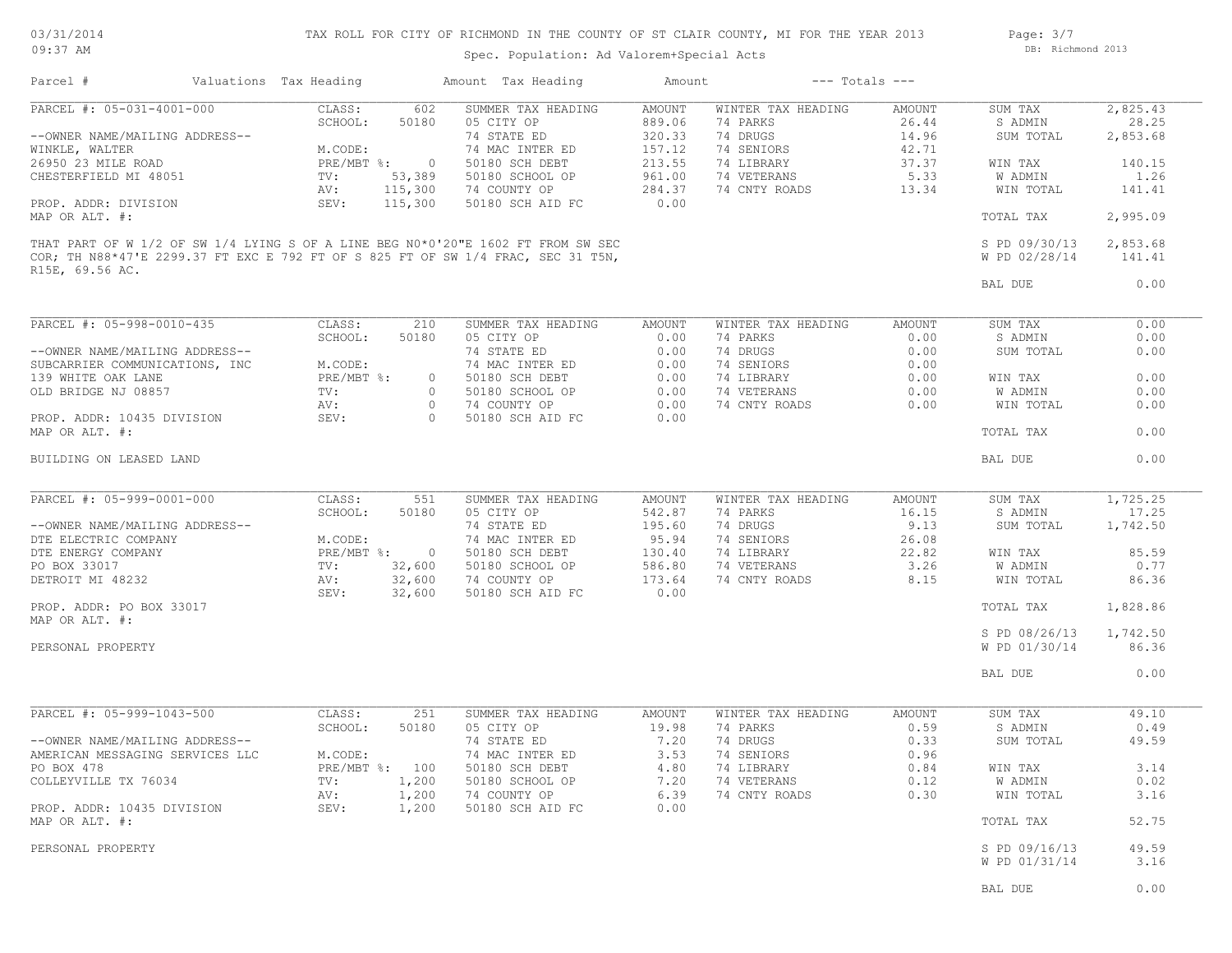# Spec. Population: Ad Valorem+Special Acts

Page: 4/7 DB: Richmond 2013

| REAL      | (BAL DUE)               | PERSONAL         | (BAL DUE)                            | EXEMPT       | (BAL DUE)    |
|-----------|-------------------------|------------------|--------------------------------------|--------------|--------------|
| 6         |                         | 2                |                                      | 1            |              |
| 305,818   |                         | 33,800           |                                      | $\circ$      |              |
| 439,300   |                         | 33,800           |                                      | $\circ$      |              |
| 439,300   |                         | 33,800           |                                      | 0            |              |
| 152,859   |                         | 1,200            |                                      | $\circ$      |              |
| 152,959   |                         | 32,600           |                                      | $\mathbf{0}$ |              |
| 5,092.63  | 1,447.48                | 562.85           | 0.00                                 | 0.00         | 0.00         |
| 1,834.89  | 521.53                  | 202.80           | 0.00                                 | 0.00         | 0.00         |
| 900.00    | 255.81                  | 99.47            | 0.00                                 | 0.00         | 0.00         |
| 1,223.25  | 347.69                  | 135.20           | 0.00                                 | 0.00         | 0.00         |
| 2,753.25  | 320.81                  | 594.00           | 0.00                                 | 0.00         | 0.00         |
| 1,628.91  | 462.99                  | 180.03           | 0.00                                 | 0.00         | 0.00         |
| 0.00      | 0.00                    | 0.00             | 0.00                                 | 0.00         | 0.00         |
| 151.47    | 0.00                    | 16.74            | 0.00                                 | 0.00         | 0.00         |
| 85.69     | 0.00                    | 9.46             | 0.00                                 | 0.00         | 0.00         |
|           | 0.00                    | 27.04            | 0.00                                 | 0.00         | 0.00         |
| 214.06    | 0.00                    | 23.66            | 0.00                                 | 0.00         | 0.00         |
| 30.56     | 0.00                    | 3.38             | 0.00                                 | 0.00         | 0.00         |
|           | 0.00                    |                  | 0.00                                 |              | 0.00         |
|           |                         |                  |                                      |              | 0.00         |
| 134.32    | 33.56                   | 17.74            | 0.00                                 | 0.00         | 0.00         |
| 7.23      | 0.00                    | 0.79             | 0.00                                 | 0.00         | 0.00         |
| 201.38    | 201.38                  | 0.00             | 0.00                                 | 0.00         | 0.00         |
| 13,768.63 | 3,591.25                |                  | 0.00                                 | 0.00         | 0.00         |
| 810.06    | 0.00                    | 89.52            | 0.00                                 | 0.00         | 0.00         |
| 14,578.69 |                         |                  | 0.00                                 | 0.00         | 0.00         |
|           | 244.63<br>76.42<br>0.00 | 0.00<br>3,591.25 | 8.45<br>0.00<br>1,792.09<br>1,881.61 | 0.00         | 0.00<br>0.00 |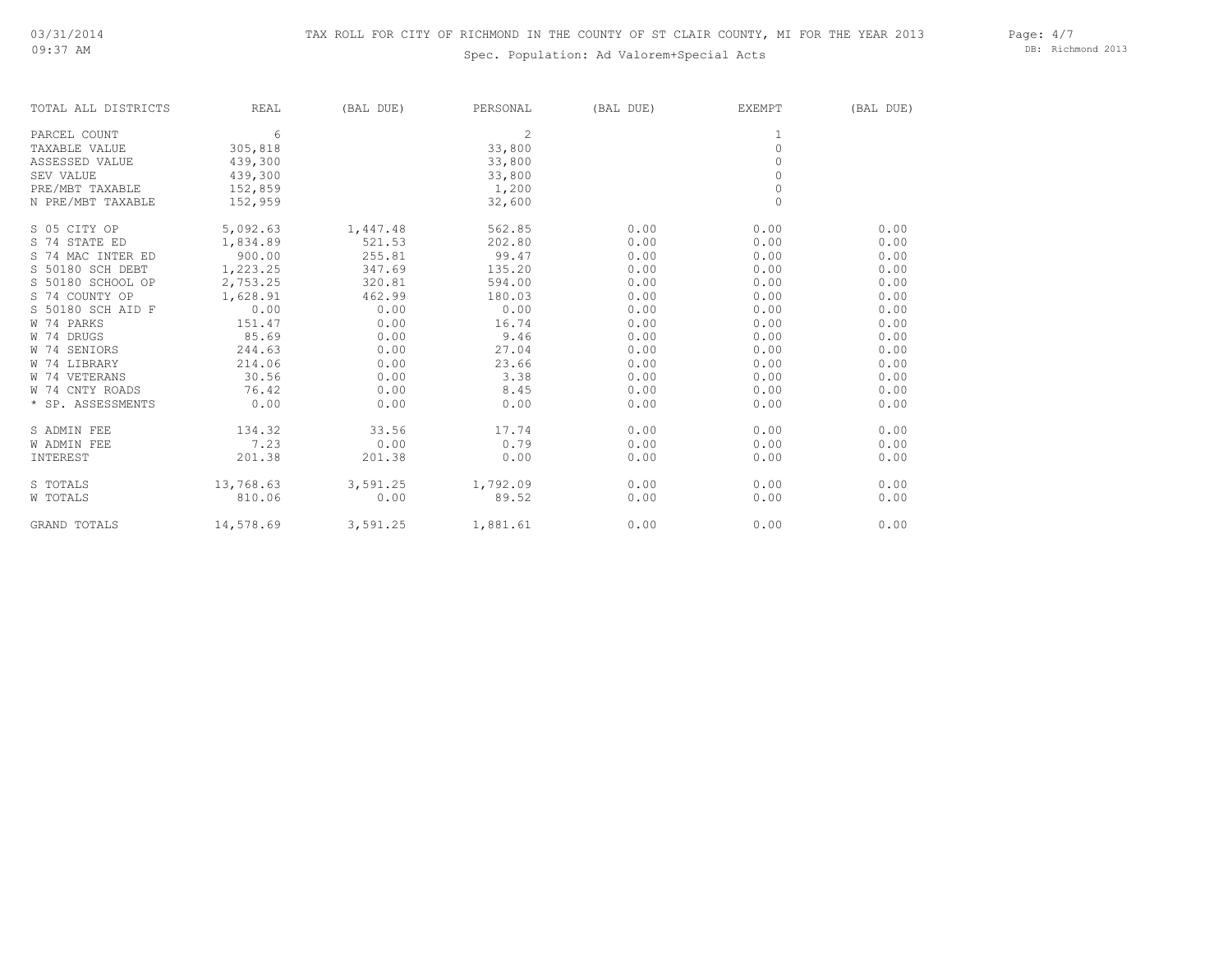# Spec. Population: Ad Valorem+Special Acts

Page: 5/7 DB: Richmond 2013

| TOTAL ALL DISTRICTS | LEASED LAND | (BAL DUE) | TOTAL     | (BAL DUE) |
|---------------------|-------------|-----------|-----------|-----------|
| PARCEL COUNT        | 1           |           | 10        |           |
| TAXABLE VALUE       | 0           |           | 339,618   |           |
| ASSESSED VALUE      | 0           |           | 473,100   |           |
| SEV VALUE           | $\circ$     |           | 473,100   |           |
| PRE/MBT TAXABLE     | $\circ$     |           | 154,059   |           |
| NON PRE/MBT TAXABLE | 0           |           | 185,559   |           |
| S 05 CITY OP        | 0.00        | 0.00      | 5,655.48  | 1,447.48  |
| S 74 STATE ED       | 0.00        | 0.00      | 2,037.69  | 521.53    |
| S 74 MAC INTER ED   | 0.00        | 0.00      | 999.47    | 255.81    |
| S 50180 SCH DEBT    | 0.00        | 0.00      | 1,358.45  | 347.69    |
| S 50180 SCHOOL OP   | 0.00        | 0.00      | 3,347.25  | 320.81    |
| S 74 COUNTY OP      | 0.00        | 0.00      | 1,808.94  | 462.99    |
| S 50180 SCH AID FC  | 0.00        | 0.00      | 0.00      | 0.00      |
| W 74 PARKS          | 0.00        | 0.00      | 168.21    | 0.00      |
| W 74 DRUGS          | 0.00        | 0.00      | 95.15     | 0.00      |
| W 74 SENIORS        | 0.00        | 0.00      | 271.67    | 0.00      |
| W 74 LIBRARY        | 0.00        | 0.00      | 237.72    | 0.00      |
| W 74 VETERANS       | 0.00        | 0.00      | 33.94     | 0.00      |
| W 74 CNTY ROADS     | 0.00        | 0.00      | 84.87     | 0.00      |
| * SP. ASSESSMENTS   | 0.00        | 0.00      | 0.00      | 0.00      |
| S ADMIN FEE         | 0.00        | 0.00      | 152.06    | 33.56     |
| W ADMIN FEE         | 0.00        | 0.00      | 8.02      | 0.00      |
| INTEREST            | 0.00        | 0.00      | 201.38    | 201.38    |
| S TOTALS            | 0.00        | 0.00      | 15,560.72 | 3,591.25  |
| W TOTALS            | 0.00        | 0.00      | 899.58    | 0.00      |
| GRAND TOTALS        | 0.00        | 0.00      | 16,460.30 | 3,591.25  |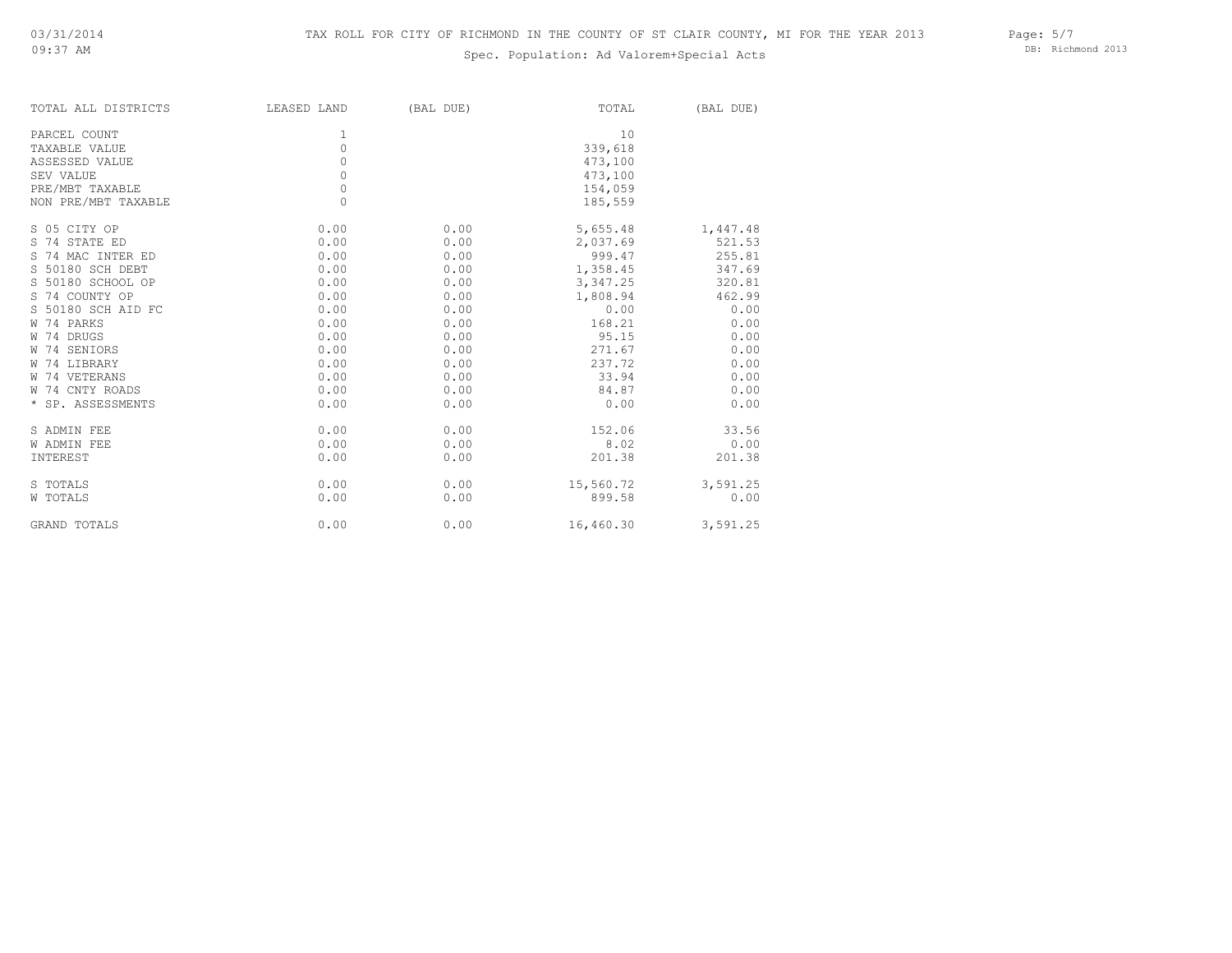#### 09:37 AM

# Spec. Population: Ad Valorem+Special Acts

Page: 6/7 DB: Richmond 2013

| SCHOOL DISTRICT 50180     | REAL<br>UNIT 05 | PERSONAL | <b>EXEMPT</b> | LEASED LAND | TOTAL     |
|---------------------------|-----------------|----------|---------------|-------------|-----------|
| PARCEL COUNT              |                 | 2<br>6   | 1             |             | 10        |
| TAXABLE VALUE             | 305,818         | 33,800   | $\circ$       | $\Omega$    | 339,618   |
| ASSESSED VALUE            | 439,300         | 33,800   | 0             | $\Omega$    | 473,100   |
| SEV VALUE                 | 439,300         | 33,800   | $\Omega$      | $\Omega$    | 473,100   |
| PRE/MBT TAXABLE           | 152,859         | 1,200    | 0             | 0           | 154,059   |
| NON PRE/MBT TAXABLE       | 152,959         | 32,600   | $\circ$       | 0           | 185,559   |
| (S) 05 CITY OP            | 5,092.63        | 562.85   | 0.00          | 0.00        | 5,655.48  |
| 74 STATE ED<br>(S)        | 1,834.89        | 202.80   | 0.00          | 0.00        | 2,037.69  |
| 74 MAC INTER ED<br>(S)    | 900.00          | 99.47    | 0.00          | 0.00        | 999.47    |
| 50180 SCH DEBT<br>(S)     | 1,223.25        | 135.20   | 0.00          | 0.00        | 1,358.45  |
| 50180 SCHOOL OP<br>(S)    | 2,753.25        | 594.00   | 0.00          | 0.00        | 3,347.25  |
| 74 COUNTY OP<br>(S)       | 1,628.91        | 180.03   | 0.00          | 0.00        | 1,808.94  |
| 50180 SCH AID FC<br>(S)   | 0.00            | 0.00     | 0.00          | 0.00        | 0.00      |
| 74 PARKS<br>(W)           | 151.47          | 16.74    | 0.00          | 0.00        | 168.21    |
| 74 DRUGS<br>(W)           | 85.69           | 9.46     | 0.00          | 0.00        | 95.15     |
| 74 SENIORS<br>(W)         | 244.63          | 27.04    | 0.00          | 0.00        | 271.67    |
| 74 LIBRARY<br>(W)         | 214.06          | 23.66    | 0.00          | 0.00        | 237.72    |
| 74 VETERANS<br>(W)        | 30.56           | 3.38     | 0.00          | 0.00        | 33.94     |
| 74 CNTY ROADS<br>(W)      | 76.42           | 8.45     | 0.00          | 0.00        | 84.87     |
| SP. ASSESSMENTS<br>$(* )$ | 0.00            | 0.00     | 0.00          | 0.00        | 0.00      |
| (S) ADMIN FEE             | 134.32          | 17.74    | 0.00          | 0.00        | 152.06    |
| (W) ADMIN FEE             | 7.23            | 0.79     | 0.00          | 0.00        | 8.02      |
| INTEREST                  | 201.38          | 0.00     | 0.00          | 0.00        | 201.38    |
| (S) TOTALS                | 13,768.63       | 1,792.09 | 0.00          | 0.00        | 15,560.72 |
| (W) TOTALS                | 810.06          | 89.52    | 0.00          | 0.00        | 899.58    |
| <b>GRAND TOTALS</b>       | 14,578.69       | 1,881.61 | 0.00          | 0.00        | 16,460.30 |